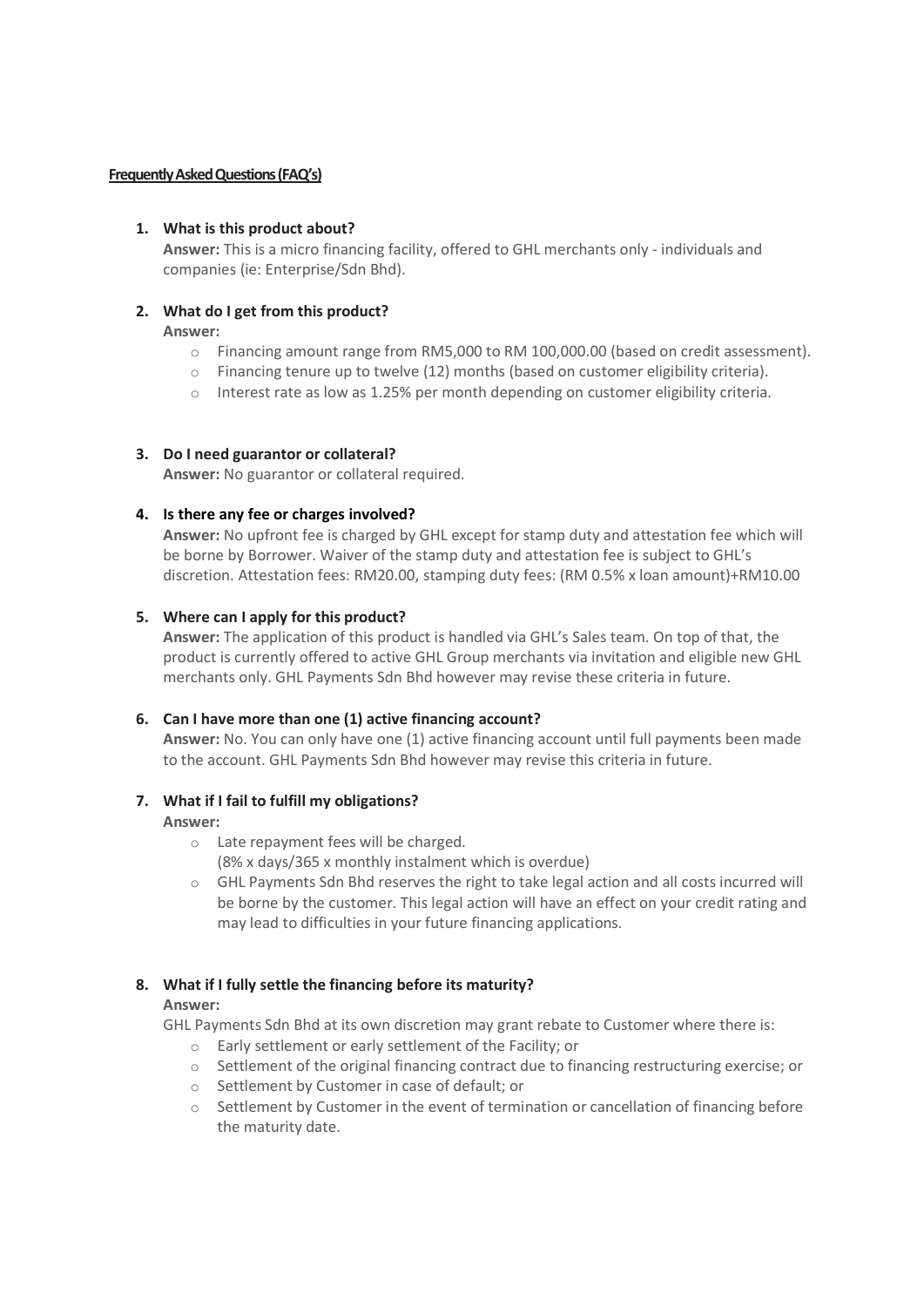## 9. What do I need to do if there are changes to my contact details?

Answer: It is important that you inform us of any change in your contact details to ensure all correspondence reaches you in timely manner. Please write-in to us at creditunit@ghl.com or contact us at +03-5623 6088

## 10. What if I have any inquiry or require assistance on my financing?

Answer: Please write-in or contact us at the following details:

- o E-mail: creditunit@ghl.com
- o Phone: +03-5623 6088

## 11. Why should I pick micro-financing with GHL?

Answer: Choosing GHL as your micro-financing partner will entitle you to the below:

- o Interest as low as 1.25% per-month (15% per-annum)
- o No processing fee
- o Micro-size repayment amount (daily repayment)
- o Flexible repayment with no prepayment penalty

## 12. Why GHL when I can get cheaper rates from bank loan?

Answer: GHL is here to provide value added services to our merchants including loans to supplement their working capital requirement. We encourage merchants to continue the relationship with banks as they are the core financier while GHL is here to bridge your working capital gap. Besides that, GHL will require very minimal documents as we know our merchants well to assess they creditworthiness.

# 13. Can I request for restructuring of repayment schedule if I'm facing cash flow issue? Answer: Yes. You may do so by contacting your account manager or email to creditunit@ghl.com on your request. We will review your request and contact you for more information if necessary and inform you on the outcome.

## 14. Can I apply for higher loan amount?

Answer: The approved loan amount is based on your previous transactions record with GHL hence if your transactions record improves we will be able to offer higher loan amount. Besides that, you may approach your account manager and provide additional information such as bank statements and financial statement to apply for higher loan amount.

15. When can I receive my loan amount? or I do not receive my loan amount, who should i refer? Answer: You will receive your loan within 3 days from the day of loan approval.

### 16. Can I change my loan amount after I signed my loan application?

Answer: Loan amount is preapproved based on your credit worthiness. It can be change before the loan agreement is executed if the required loan amount is lower than the approved amount.